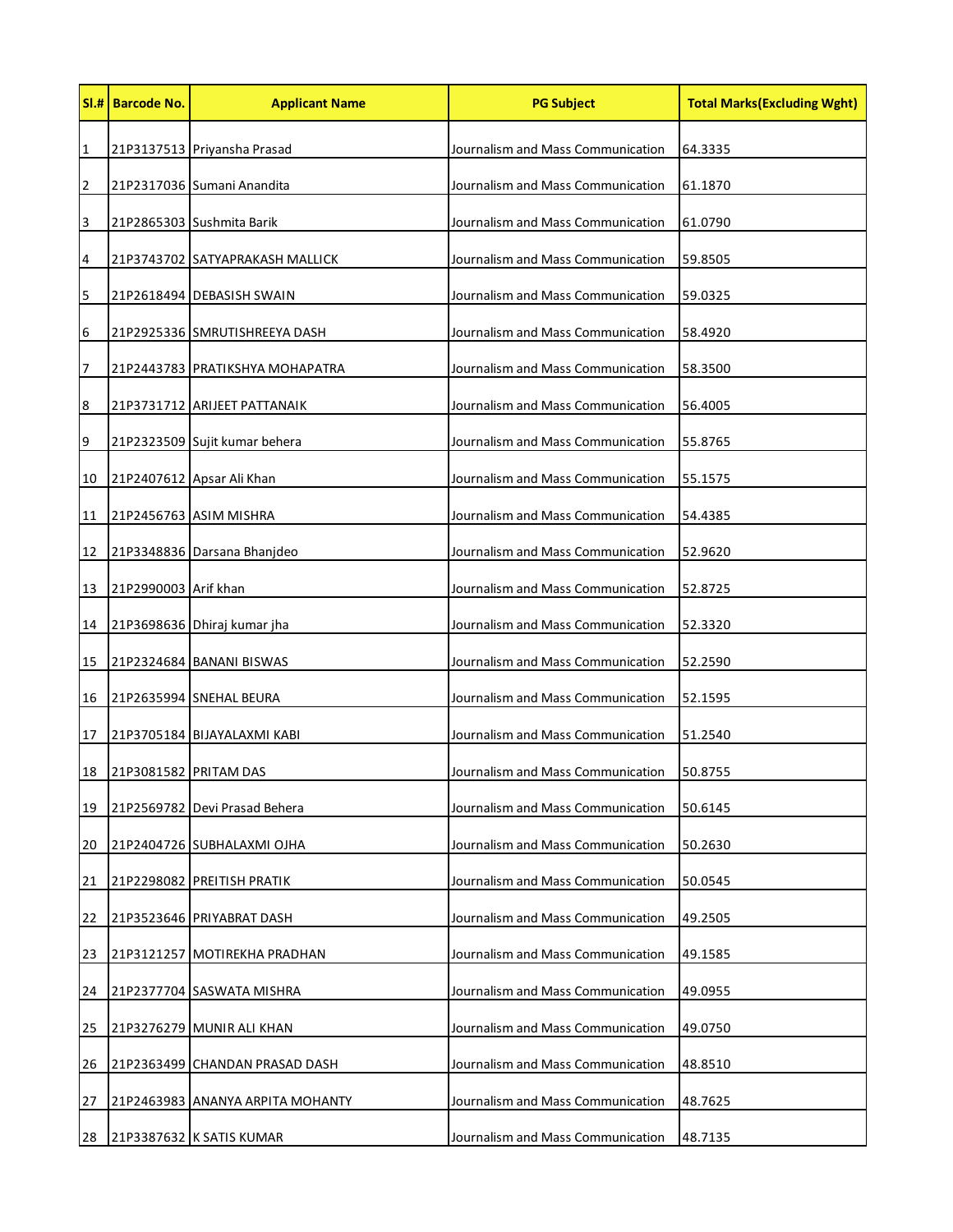| 29 | 21P3222064 SATYABRAT BARIK                    | Journalism and Mass Communication | 48.1375 |
|----|-----------------------------------------------|-----------------------------------|---------|
| 30 | 21P2307524   HAREKRUSHNA LENKA                | Journalism and Mass Communication | 47.2305 |
| 31 | 21P3096397 DHARMRAJ ROUT                      | Journalism and Mass Communication | 46.4035 |
| 32 | 21P2348153 NAZMEEN PARWEEN                    | Journalism and Mass Communication | 45.7915 |
| 33 | 21P3003533 SMRUTISHREE BEHERDALAI             | Journalism and Mass Communication | 45.5820 |
| 34 | 21P3732452 HIMANSHU SEKHAR SENAPATI           | Journalism and Mass Communication | 45.3780 |
| 35 | 21P2290364 DIPTI RANJAN SAHOO                 | Journalism and Mass Communication | 44.9145 |
| 36 | 21P2853627 MADHUSMITA JENA                    | Journalism and Mass Communication | 44.6515 |
| 37 | 21P2961132 SALA SWATI DORA                    | Journalism and Mass Communication | 44.5290 |
| 38 | 21P3222962 ANASUYA ROUT                       | Journalism and Mass Communication | 44.0305 |
| 39 | 21P3560662 PATITAPABAN SAHOO                  | Journalism and Mass Communication | 43.9285 |
| 40 | 21P3512417 STHITA PRAGYAN SWETA MANJARI SAMAL | Journalism and Mass Communication | 42.6870 |
| 41 | 21P3344896 ANUSUYA BISWAL                     | Journalism and Mass Communication | 42.6605 |
| 42 | 21P3588733 SHIBANI DAS                        | Journalism and Mass Communication | 42.1165 |
| 43 | 21P3469957 PRIYANKA PRIYADARSINI MOHANTY      | Journalism and Mass Communication | 41.9355 |
| 44 | 21P3442412 ANITA BARIK                        | Journalism and Mass Communication | 41.8660 |
| 45 | 21P3503014 MAHIMA PATRA                       | Journalism and Mass Communication | 41.5835 |
| 46 | 21P2616524 PRAGNYA PARIMITA SAHOO             | Journalism and Mass Communication | 41.4495 |
| 47 | 21P2581463 PRIYANKA SWAIN                     | Journalism and Mass Communication | 41.3420 |
| 48 | 21P2882724 RASMITA SAHOO                      | Journalism and Mass Communication | 40.8935 |
| 49 | 21P3457873 MONALISA MOHAPATRA                 | Journalism and Mass Communication | 40.8880 |
| 50 | 21P2418062 SUMAN KUMAR RANA                   | Journalism and Mass Communication | 40.8260 |
| 51 | 21P3764462 Bishwajit Swain                    | Journalism and Mass Communication | 40.7905 |
| 52 | 21P2959479 MANISHA GODARA                     | Journalism and Mass Communication | 40.7665 |
| 53 | 21P3752384 RABINDRA NAHAK                     | Journalism and Mass Communication | 40.6170 |
| 54 | 21P3134712 DEEPAK KUMAR KHILAR                | Journalism and Mass Communication | 40.5125 |
| 55 | 21P2805384 PRIYADARSHANI SAHOO                | Journalism and Mass Communication | 40.4785 |
| 56 | 21P2452543 SMRUTIREKHA MOHARANA               | Journalism and Mass Communication | 40.4430 |
| 57 | 21P3504232 SANTUN KUMAR DASH                  | Journalism and Mass Communication | 40.4415 |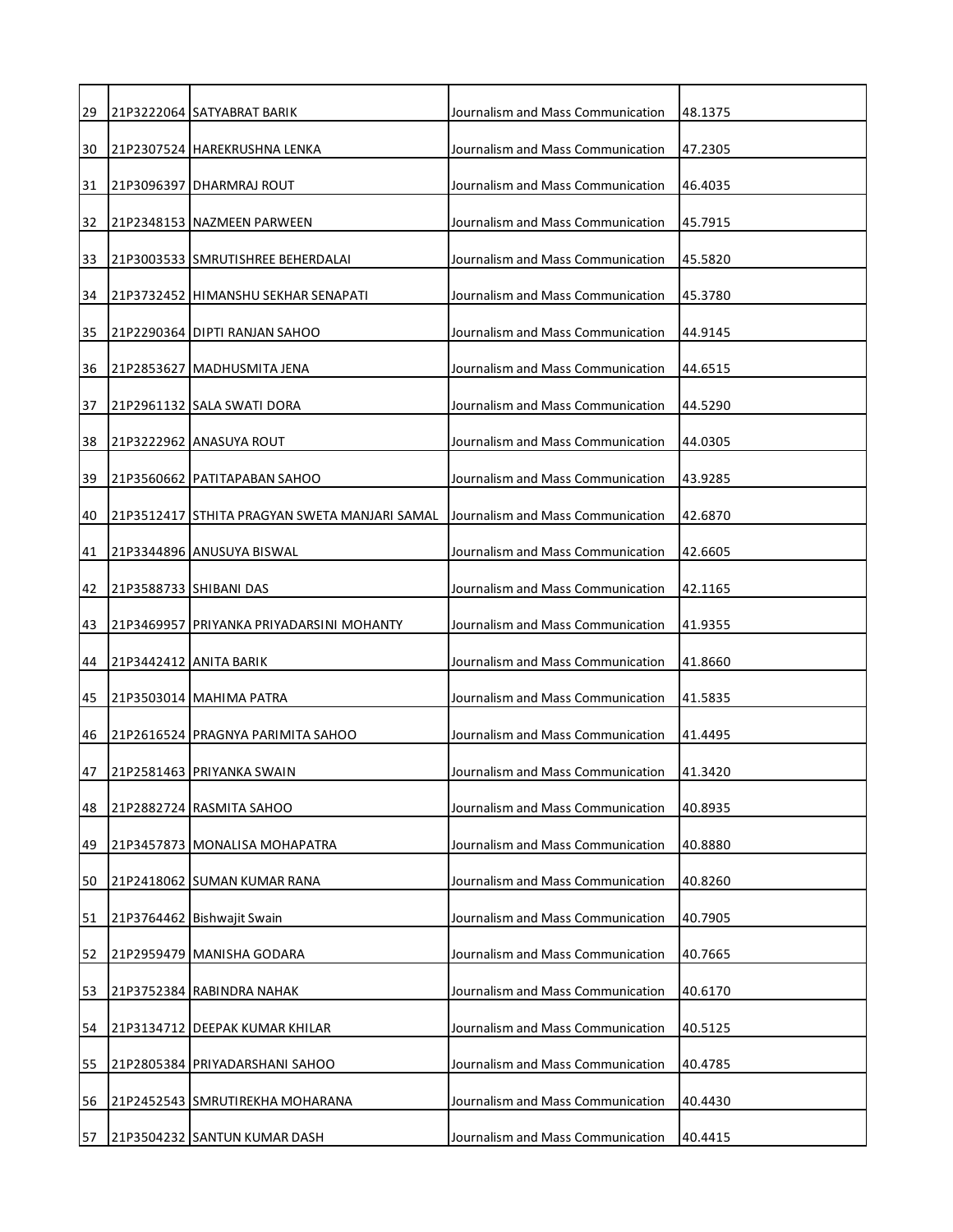| 58 |                     | 21P2497106 MAMALI SAHOO            | Journalism and Mass Communication | 40.3665 |
|----|---------------------|------------------------------------|-----------------------------------|---------|
| 59 |                     | 21P3765433 RAJASHREE CHOUDHURY     | Journalism and Mass Communication | 39.6665 |
| 60 |                     | 21P3172819 SIDHARTH SANKAR DAS     | Journalism and Mass Communication | 39.4810 |
| 61 |                     | 21P3379619 GIRISH CHANDRA MATARI   | Journalism and Mass Communication | 39.2170 |
| 62 |                     | 21P3550376 BHAGABAN BEHERA         | Journalism and Mass Communication | 39.1850 |
| 63 |                     | 21P2382199 JYOTI JYOTSNA MALLICK   | Journalism and Mass Communication | 39.1650 |
| 64 |                     | 21P2422097 SUCHISMITA NAYAK        | Journalism and Mass Communication | 39.0420 |
| 65 |                     | 21P3122854 Prasanti Mallick        | Journalism and Mass Communication | 38.9985 |
| 66 |                     | 21P3716333 SANJAY BARIK            | Journalism and Mass Communication | 38.6335 |
| 67 |                     | 21P2718893 SUBHADRA PRADHAN        | Journalism and Mass Communication | 38.2415 |
| 68 |                     | 21P3699782 ANIL MANGARAJ           | Journalism and Mass Communication | 38.2255 |
| 69 |                     | 21P3485524 TAPU BEHERA             | Journalism and Mass Communication | 38.2085 |
| 70 |                     | 21P2301789 SADASIV SAHOO           | Journalism and Mass Communication | 38.0290 |
| 71 |                     | 21P3103987 SUSHREE YAJNAPRAVA SAHU | Journalism and Mass Communication | 38.0080 |
| 72 |                     | 21P2999817 SOUBHAGYALAXMI BEHERA   | Journalism and Mass Communication | 37.9575 |
| 73 |                     | 21P3755856 MONALISA JENA           | Journalism and Mass Communication | 37.4455 |
| 74 |                     | 21P3218092 RASMITA NAYAK           | Journalism and Mass Communication | 36.9075 |
| 75 |                     | 21P2371452 Raghunath Rai Paik      | Journalism and Mass Communication | 36.5215 |
| 76 |                     | 21P2395304 SHANTANU KUMAR PAHADI   | Journalism and Mass Communication | 35.7725 |
| 77 |                     | 21P2822293 RITUPARNA BEHERA        | Journalism and Mass Communication | 35.6435 |
| 78 |                     | 21P3724803 LAXMIPRIYA MOHARANA     | Journalism and Mass Communication | 35.6080 |
| 79 |                     | 21P3657369 ABHILIPSA BARIK         | Journalism and Mass Communication | 35.5285 |
| 80 |                     | 21P2745836 Sanatan Behera          | Journalism and Mass Communication | 35.1305 |
| 81 |                     | 21P2547827 DIPTIMAYEE ROUT         | Journalism and Mass Communication | 34.1275 |
| 82 | 21P3487089 LIZA DAS |                                    | Journalism and Mass Communication | 34.0170 |
| 83 |                     | 21P3110644 Kalipada Mandal         | Journalism and Mass Communication | 33.9465 |
| 84 |                     | 21P2911916 MANASARANJAN GAUDA      | Journalism and Mass Communication | 33.7775 |
| 85 |                     | 21P3459507 KHUSHI YADAV            | Journalism and Mass Communication | 33.7300 |
| 86 |                     | 21P2289154 RAMRATAN PANDA          | Journalism and Mass Communication | 33.5455 |